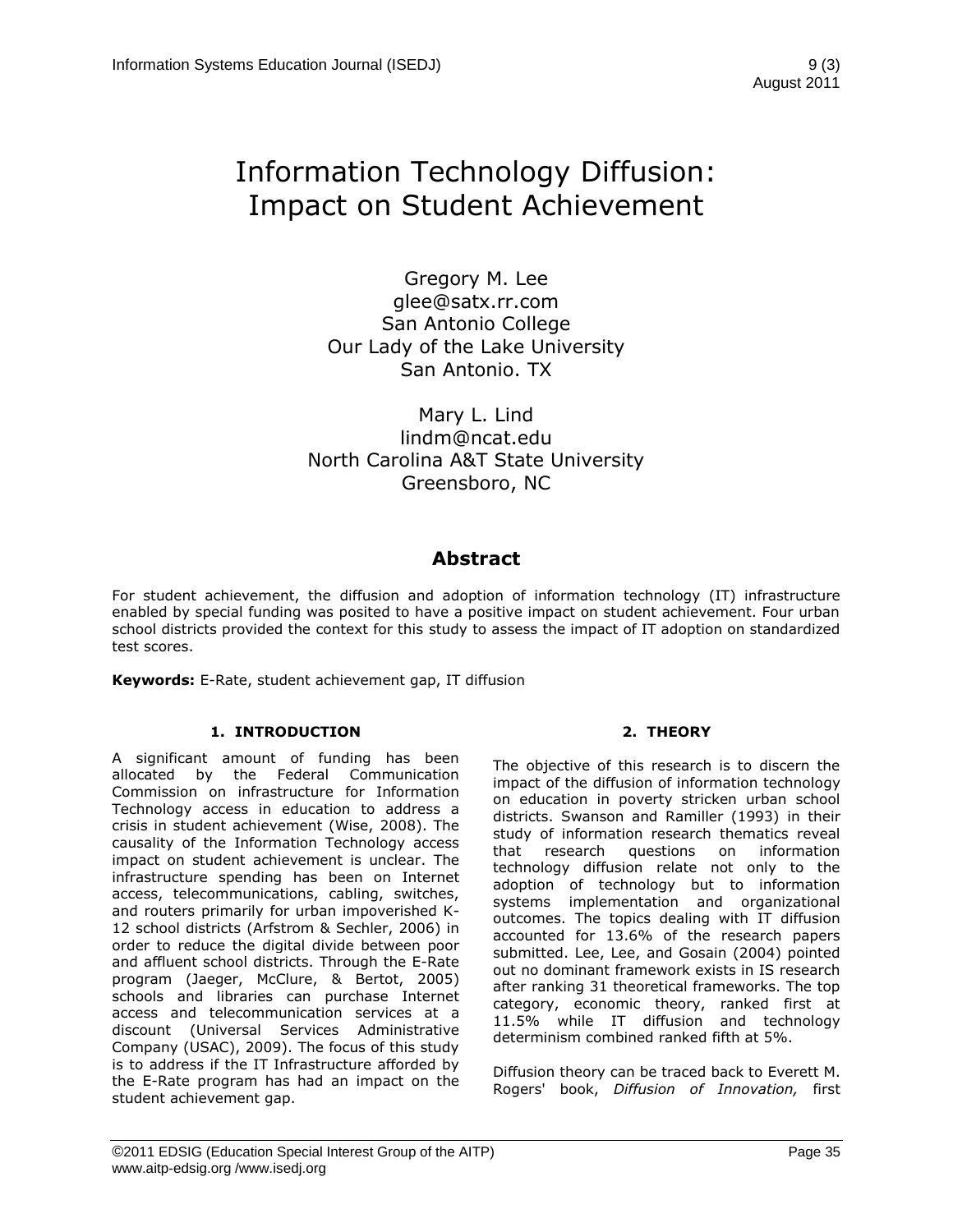released in 1962. In its fifth edition (2003), Rogers defines diffusion as a process or a set of ideas that is disseminated through channels to members of a social system over a specified period. Rogers notes technological innovations have some benefits for potential adopters but the advantage is not as apparent to the intended audience. According to Rogers, diffusion transitions through five stages: knowledge, persuasion, decision, implementation, and confirmation. Closely associated with diffusion theory is the technology adoption model, pioneered by Fred Davis in 1989. The model outlines two basic parameters for adopting technology: perceived usefulness and perceived ease of use (Davis, 1989).

## **3. THEORETICAL BASIS of IT DIFFUSION**

E. M. Rogers, a pioneer in classic diffusion theory, known for his book, *Diffusion of Innovation,* published in 1962, defines diffusion as a process in which an idea or innovation is communicated via a social network. Adoption or acceptance of an idea or process is dependent on the importance of the idea and space and time of the idea. The researcher insists adoption rate variance can be explained by five attributes: relative advantage, compatibility, complexity, trialability, and observability (Rogers, 2003). Relative advantage is a perception that a new idea or concept is better than an existing or older one. Compatibility is the degree to which a user perceives an innovation as being consistent with his or her world experiences. Complexity is a user's perception that an innovation is difficult to use and understand. Trialability is the degree to which an innovation can be tested before adoption. Observability is the degree to which an innovation appears to others. Four other attributes are important for rate of adoption: type of innovation, nature of communication channels diffusing the innovation, nature of the social system, and extent of change agent influence in diffusing the innovation.

Rogers categorizes adopters as innovators, early adopters, early majority, and laggards based on the rapidity of their adoption of a new idea, concept, or innovation. The researcher notes that computer networks have the capability to empower the underdogs of society. Rogers states the Internet has fueled interest in the study of diffusion in the analysis of communication networks in the diffusion process. Rogers contends computer networks have grown exponentially since 1990. The author credits this growth to the formation of the Internet. The Internet grew from 20 million computers in 1995 to over 500 million in 2002. The Internet represents the fastest diffusion or adoption rate in the history of humankind. Closely related to diffusion is user acceptance.

Davis (1989) researched factors associated with user acceptance of information technology. The researcher was interested in what caused users to accept or reject information technology. Davis focused his attention on two variables: perceived usefulness and perceived ease of use and concluded that perceived ease of use was the dominant factor.

Jeyaraj, Rottman, and Lacity (2006) examined the body of research on IT diffusion and adoption by individuals and organizations. They analyzed 48 empirical studies on individual and 51 studies on organizations published from 1992 to 2003. Their research showed the best predictors for individual IT adoption are perceived usefulness, computer experience, top management support, behavioral intention, and user support. The best predictors for organizational IT adoption are support by top management, external pressure, external information sources, and professionalism of the information systems division.

Not all researchers subscribe to the theory of diffusion. McMaster and Wastell (2005) dispute the concepts of diffusion as espoused by Rogers and other authors. Rogers (2003) defines diffusion as a process where innovation is communicated via various paths among members of a social system. The researchers contend the diffusionist view of the world is elitist where one distinguishes laggards from innovators thus creating a class distinction. They vehemently criticize the notion that there are a few innovators and that most people are imitators. This notion is central to diffusion theory. While the authors bring up some salient points, some of their points are extreme. They compare diffusion theory to early European colonialism. They contend there is no empirical support for diffusionism and that it has no basis in fact.

#### **4. IT DIFFUSION RESEACH AND STUDENT ACHIEVEMENT**

Schacter (1999) outlined the current research at that time regarding the impact of educational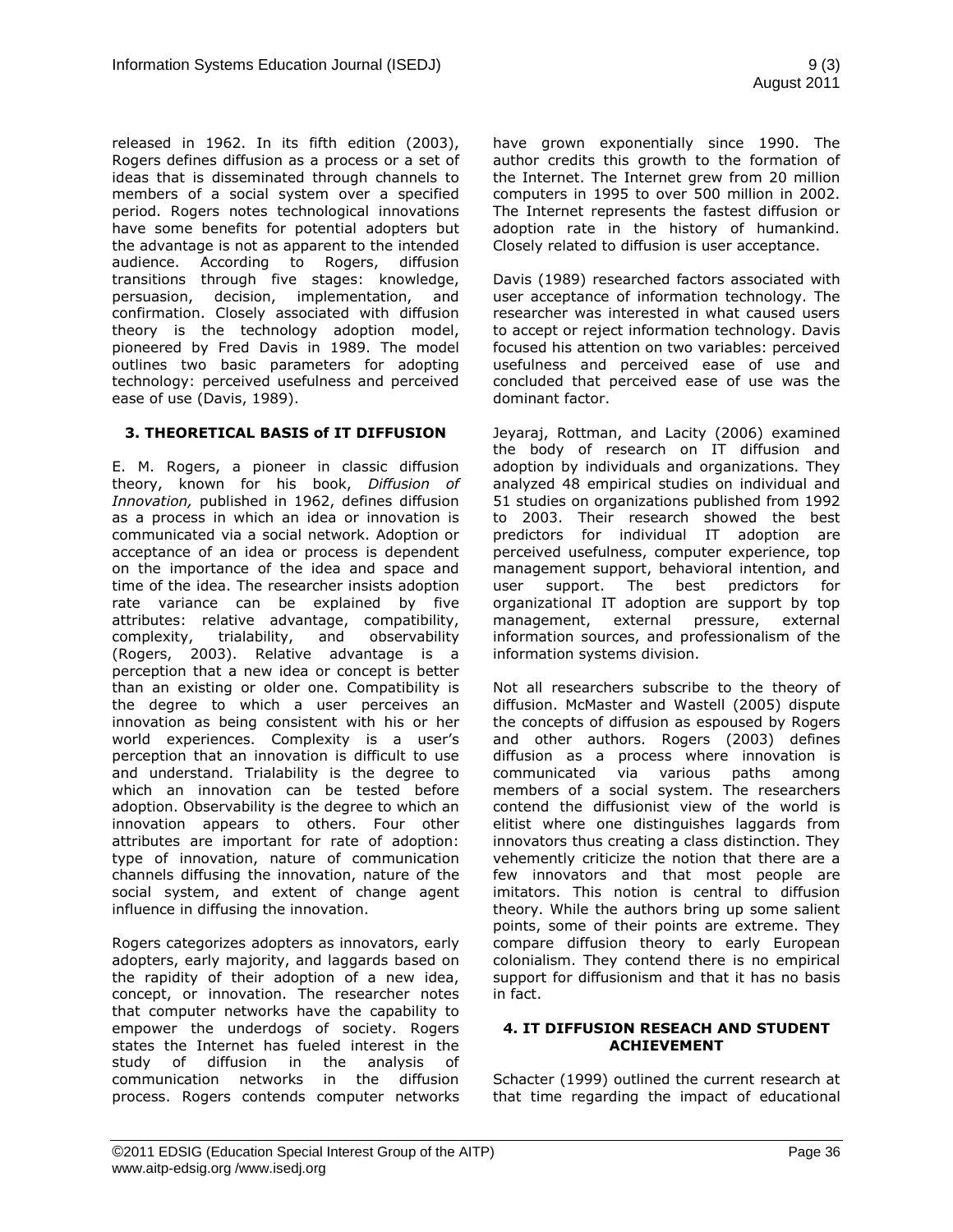technology on learning. The author used the case study methodology in his paper. The report covered research on student achievement from 1994 to 1999. The document was published in 1999 and covers some of the large-scale state and national studies of that period. It also covered some of the innovative smaller studies such as the Apple Classrooms of Tomorrow (ACOT) and the Learning and Epistemology Group at MIT that provided insight for new and effective uses of technology in learning and instruction. The study highlighted by Schacter generally showed an increase in student achievement but not in all areas.

Cuban et al. took a contrary view by questioning the premise that buying technology such as hardware and software for schools will lead to high use by teachers and students thus improving teaching and learning. The researchers did a quantitative analysis of surveys and interviews of 21 teachers and students at two high-tech schools in Silicon Valley near San Francisco and San Jose, California. They observed the student to computer ratio had improved in public schools from 92 students to one computer in 1983- 1984, to 27 students to one computer in 1989, and to 6 students to one computer in 1999. They also noted a similar trend in wiring of schools for Internet access, 3% in 1994 and 90% in 1999. The researchers' found that threefourths of the teachers in both schools were non-users of technology in their curriculum as indicated by the use of media center resources in each school. Students reported low-level use such as word processing and Internet searches. Cuban et al. attempted to explain this paradox in two ways: "slow revolution" or slow adoption of technology and context of the high school that has historically been teacher-centered with established and difficult to change practices. They suggested that fundamental changes are needed in teaching practices in order to allow the diffusion of technology in schools.

D"Souza and Woods (2003) outlined the need for more technology when they examined the attitudes of students concerning the infusion of technology into mathematics at a secondary school in Australia. They contended that literature on the use of computers varied. They believed that technology should be integrated into education since the technology had become an essential part of society. The researchers used surveys of 95 Australian students for their study. The mathematics students in the study resisted new technology because there were too few working computers, computers not working properly, the difficulty of learning new software, and fear or lack of confidence using computers. The researchers concluded in order to have a successful technology implementation there should be adequate computer resources and training for students and teachers when developing a new curriculum.

Fuchs and Woessmann (2004) found a lack of IT diffusion involving student achievement and computer use at school. The researchers examined the relationship between student achievement and the employment of computers at school and at home. They based their study on an international student assessment test. The researchers employed the quantitative approach and concluded that computers produced a positive outcome in student achievement. Fuchs and Woessman analyzed the dataset from the Programme for International Student Achievement (PISA). The PISA is an international achievement test conducted in 2000 of 15-year-old students. The test was sponsored by the Organization for Economic Co-Operation and Development (OECD). The results of their analysis revealed after factoring in family background and school characteristics, the relationship is negative for student home computer use and is insignificant for student computer use in school.

Wenglinsky (2005) received mixed results on the issue of whether technology in school improves student achievement. The researcher employed the National Assessment of Educational Progress database and survey results to ascertain the link between computer use and student test performance. In the new study, based on 12<sup>th</sup> grade students" performance on the U.S. history assessment, technology was not the most relevant factor. Socioeconomic status and student use of computers at home were more important determining factors. Wenglinsky found more frequent student use of computers at home for school work correlated to higher scores on the history assessment. The researcher found the opposite from computers used in schools. The author concluded in this study that using technology does not automatically translate into higher performance on an assessment. The researcher suggested that schools need to teach not only basic computer skills but also technology skills needed for future white-collar jobs.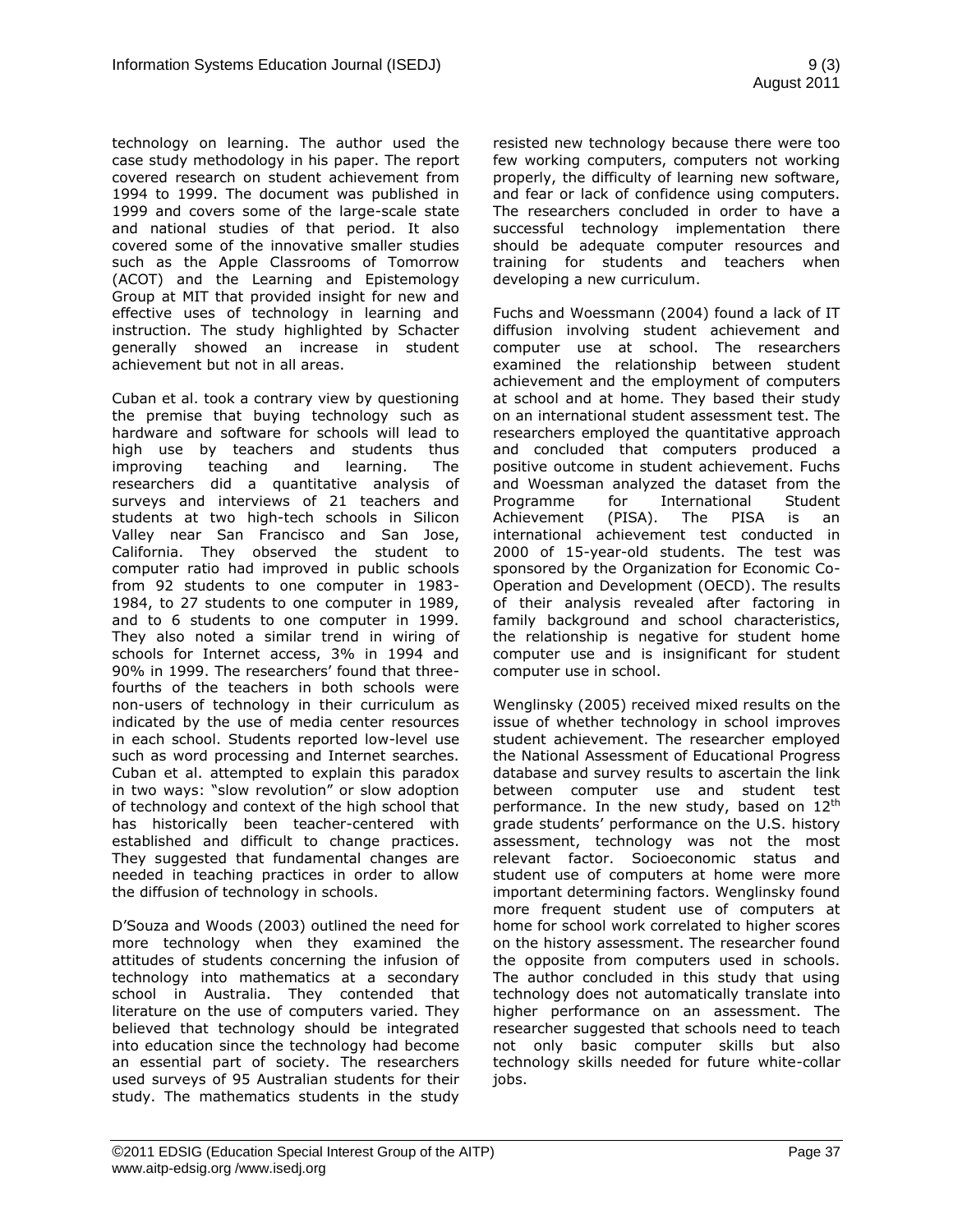On the issue of IT diffusion, Simpson, Payne, and Condie (2005) found teacher attitude was critical. The researchers discussed the effect of information computer technology (ICT) in secondary schools. The study was conducted on schools in Scotland. Scotland has invested large sums of money for technology in their school systems but had not seen the rewards of this investment. The researchers used surveys and semi-structured interviews as the methodologies to collect data. Although 75% of the schools had ICT committees, the committees did not have the power to enforce their recommendations. Attitude was a key factor for the lack of ICT integration. The finding by the researchers was that teachers did not want to engage with colleagues or with information outside of their profession regarding the technology. In addition, they noted teachers preferred face-to-face encounters for disseminating and receiving new information, the subject area head was the decision-maker in any subject matter, and the reluctance of the departments to change. A key finding was the autonomy of individual teachers in rejecting efforts to integrate technology into their curriculum. All of these reasons pointed to possible reasons for the lack of diffusion of ICT in the secondary school systems.

Norris, Sullivan, Poirot, and Soloway (2003) studied the impact of IT diffusion in kindergarten to  $12<sup>th</sup>$  grade (K-12). The researchers used the case study methodology and surveys for their research tools. They analyzed 3,665 teacher responses collected from late 2000 and early 2001 from California, Florida, Nebraska, and New York. They surmised from their Snapshot Survey that 14% of U.S. K-12 teachers did not use computers at all for instructions, 45% used computers less than 15 minutes a week with students, and 18% of teachers used computers for instructions more than 45 minutes a week. Their survey also revealed that two-thirds of teachers used the Internet with students less than 15 minutes a day. The teachers surveyed stated the lack of available computers as the reason for little or nonuse of computers. The researchers deduced it would take at least six computers per classroom to effectively solve the problem. In addition, they noted the intermittent use of computer laboratories had no positive impact on technology adoption. They argued the low use of the Internet was directly tied to a lack of computer resources. In their concluding remarks, Norris et al. (2003) refuted the argument that a lack IT diffusion in schools is based on teacher attitude. They state

emphatically that teachers' use of technology is based almost entirely on their access to technology.

Staples, Pugach and Himes (2005) differed with Norris et al. in their study of three urban elementary schools in the Midwest given identical resources in order to document the integration of technology. They used qualitative research methods to examine how technology resources made available through a grant were used. Although the principals voiced commitment for implementing technology and professional training was provided, the teacher commitment to technology integration in the classroom was tentative. The findings by the researchers were that technology must be aligned with the curriculum, teacher leadership was important to getting technology acceptance, and there must be recognition for students and teachers who embraced technology.

Schrum (2005) points out that despite the introduction of advanced technologies in schools; there has been minimal impact on school reform. The author claims business, medicine, and entertainment have evolved because of the digital revolution while schools have demonstrated sporadic progress. Schrum contends effective returns for future educational investments is possible if research captures past impact and paves a path for future use. The author strongly argued there has been no documented systematic increase in student achievement linked to technological innovation. Schrum attributed this to three factors: unrealistic expectations for technology-based reform, lack of consensus on research questions and methodologies, and diminished role of research in school reforms. The author recommended research focused on research questions not yet articulated, realistic expectations for instructional strategies, and a more focused research agenda.

Azzam (2006) disagreed with Schrum that technology had minimum impact on school reform. Azzam touted the benefits of technology-enabled opportunities. The author suggested that technology had the potential to improve student achievement. Azzam also suggested students with digital skills will do better in the job market. Statistics were cited that indicated Asian American and white young adults have double the access to the Internet than poorer ethnic groups. The author did not provide information on linkage of Internet to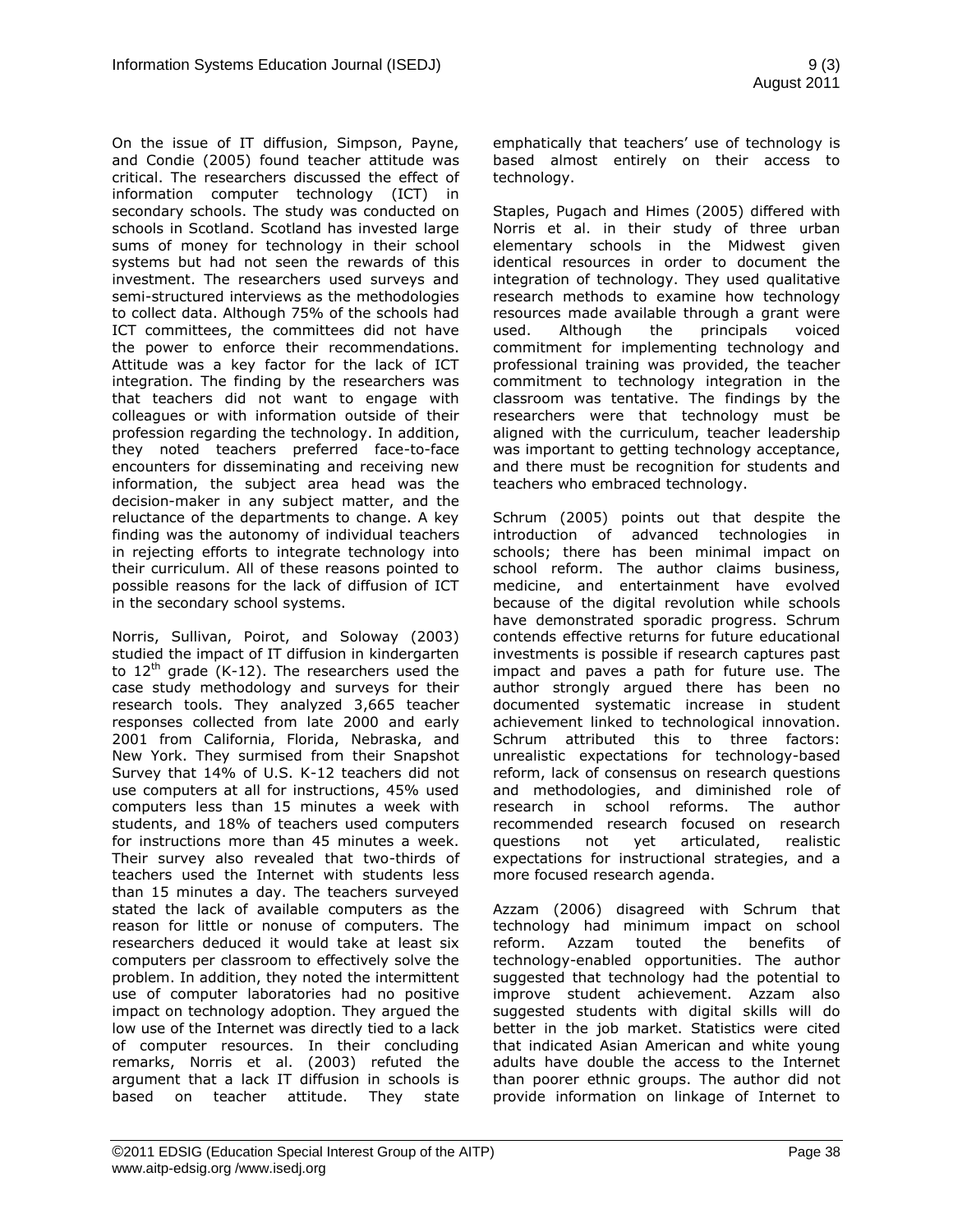student achievement. The author however recommends that society invest in technology, create benchmarks, and ensure all children have access to technology at home, in the community, and at school. March (2006) however warned that the unsupervised use of the Internet has the potential for more harm than good for students. The author stated the "whatever and whenever" mentality induced by the Internet does not lead to happiness nor meaningful actions by students. Young adults wanting to avoid stress or boredom turn to the Internet for a distraction from real life. March claims this can lead to addiction to the Internet. The author advocated a strategy for all teachers that involved building a web portal to attract student interest and involvement in the more positive educational aspects of the World Wide Web.

Wan, Fang, and Neufeld (2007) presented an integrated framework of technology-mediated learning research and highlighted the information technology component and its effects with other factors. They broadly defined information technology in their study as computing, communications, data management technologies, and their convergence. The researchers focused their research on four groups of relationships that involve IT: (1) the relationship between IT and students and teachers; (2) between IT and instructional design; (3) between IT and the learning process; and (4) between IT and learning outcomes. Wan et al. (2007) concluded information technology was an important part in diverse learning environments. The researchers recommended the need for research in several areas: (1) using non-student research subjects, (2) exploring the social nature of learning, (3) examining IT infrastructure and its effect on the learning environment, (4) investigating the applicability and efficacy of new learning models, and (5) examining learning processes and how they are facilitated by IT.

## **5. TECHNOLOGY AND THE DIGITAL DIVIDE**

The digital divide refers to those that have access to technology and those that do not have access primarily because of an economic and social gap. Kennard (1999) called for federal support to reduce this divide when he was the chairperson of the Federal Communications Commission (FCC). With implementation of the Telecommunications Act of 1996 the FCC was directed to bring advanced technology to the nation"s public schools and libraries. In 2004 Jayakar discussed the success of this initiative in term of the education rate (E-Rate) of these initiatives targeted at low income applicants, high cost areas, rural health care providers, and libraries mandated by Congress in the 1996 Telecommunications Act in order to bridge the technology gap between rich and poor communities. Schools received discounts ranging from 20 % to 90 % based on the number of their students enrolled in the national school lunch program. Then this money was spent on IT infrastructure such as telecommunication services, the Internet, and internal wiring or cabling. This successful program resulted in an investment of \$1.7 billion in information technology infrastructure in over 80,000 schools.

Research has been mixed concerning the linkage of IT on student achievement and inconclusive on whether the E-Rate program has improved student achievement or narrowed the digital divide. Some researchers question the value of IT on student achievement (Cuban, Kirkpatrick & Peck, 2001) and question the assertion that buying technology such as hardware and software for schools will lead to effective use by teachers and students thus improve the learning environment

Ward (2005) analyzed the E-Rate program in Texas and its impact on public schools from 1994 to 2003. Ward"s (2005) study revealed more teachers were allocated to E-Rate subsidy schools than non-E-Rate schools and the overall average college entrance scores (ACT and SAT) of E-Rate schools dropped. Ward theorized that the E-Rate subsidy motivated schools to encourage more marginal students to take the college entrance exams thus triggering a drop in average college entrance scores.

On the other hand, Arfstrom and Sechler (2006) laud the results of ten years of the E-Rate program. The authors point out the E-Rate program has provided almost \$19 billion to schools and libraries. They claim that the E-Rate has been responsible for increasing Internet access in public schools from 14 % in 1996 to 94 % in 2005.

There has been little empirical research ascertaining whether the E-Rate program by providing better IT infrastructure improvements in impoverished urban school districts has narrowed the digital divide and has improved student achievement as measured on standardized nation-wide tests. Recently, the Government Accountability Office [GAO] reported the Federal Communications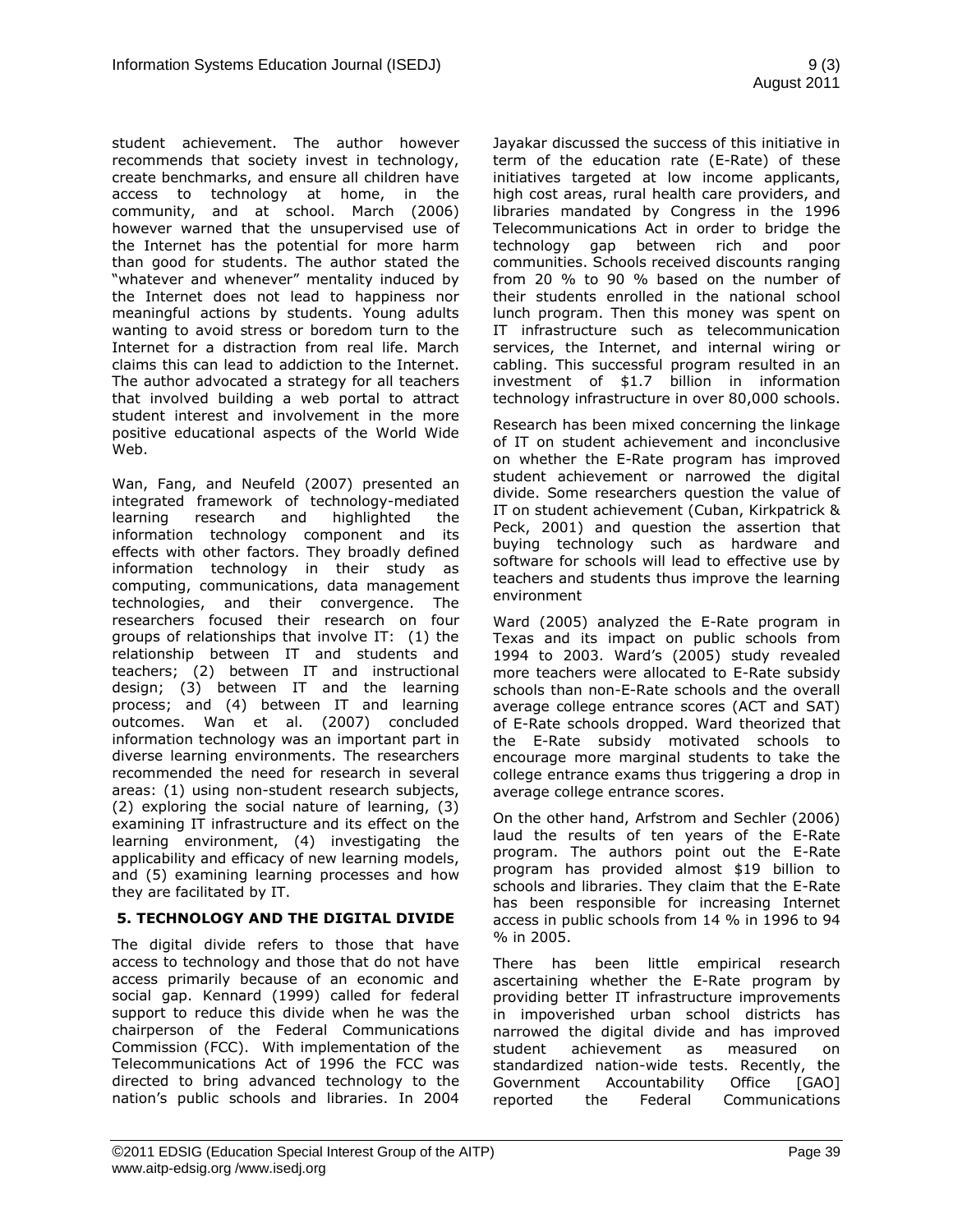Commission (FCC), which monitors the E-Rate program, lacks adequate performance goals and performance measures (U. S. Government Accountability Office (GAO), 2009).

There are very few current studies that link technology diffusion in secondary schools to student achievement as measured on a nationwide standardized test such as the SAT or ACT. The studies that do exist are dated, very limited in scope, lack generalization, or lack empirical validation (Cuban et al., 2001; Goolsbee & Guryan, 2006; Schacter, 1999; Simpson et al., 2005; Ward, 2005; Wenglinsky, 2005). In addition, results of research on IT diffusion in education have been inconclusive. Chin and Marcolin (2001) argue success measures linked to diffusion should be the focus of future research and there needs to be a tighter relationship between diffusion and its performance impact. Schrum (2005) strongly articulates the need for focused research in this area since there has been no documented systematic increase in student achievement linked to technological innovation. This study (Lee and Lind, 2010) will discern whether there is an impact, linkage or correlation between IT funding levels and student achievement. The research will also add information to the debate on whether there is a correlation between IT diffusion and student achievement.

The literature is inconclusive on the effect of IT diffusion or adoption in an educational environment. Schacter (1999) found that IT diffusion was sufficient to improve student performance in an educational setting. Early research by Cuban, Kirkpatrick and Peck (2001) disagreed with Schacter"s findings and suggested the infusion of technology (computers and wiring for Internet) into high schools had no effect on student achievement. Similar findings were supported by Simpson, Payne and Condie (2005) in their case study of secondary schools in Scotland and by D'Souza and Wood (2007) in their case study of secondary math students in Australia. Wenglinsky (2005) directly associated the use of technology to student achievement but his results were mixed. Norris, Sullivan, Poirot, and Soloway (2003) in their study of the impact of IT diffusion in kindergarten to  $12<sup>th</sup>$ grade (K-12) found the lack of IT resources was a detriment to IT diffusion not teacher attitude. This study will add to the body of knowledge on the dynamic nature of IT and student achievement.

The FCC and other federal agencies that allocate monies to schools, specifically the E-Rate program, should know which programs are effective and which ones are not. This study is significant since massive amounts of federal monies are funneled to poverty stricken urban school districts for IT infrastructure each year with the inferred hope that it would spur student achievement. The GAO reports reveal a lack of accountability in this area. This study provides an initial baseline for assessing the effectiveness of the E-Rate program.

## **6. THE STUDY**

For this study, information was obtained on IT federal funding to school districts over the last twelve years from the FCC through the E-Rate program. The study centered on school districts primarily in Los Angeles, California, Chicago, Illinois, Philadelphia, Pennsylvania, and Houston, Texas so the study could be generalized to other urban school districts throughout the United States receiving E-Rate funds. Test scores for students were collected from these selected school districts from the California Department of Education, Texas Education Agency, Illinois Department of Education, Pennsylvania Department of Education, and National Center for Education Statistics (NCES) as appropriate. To discern student achievement, the study measured scores in urban impoverished, affluent, non-impoverished schools as well as impoverished school districts to determine if changes that occur in each are similar or different. Since the four largest urban school districts are basically classified as urban impoverished entities based on their high percent of students in the free and reduced lunch (> 75%), four affluent school districts with a low percent (<15%) of students in the free and reduced lunch were selected for comparison. This served as a baseline of comparison.

Other collocated school districts (86) classified as impoverished and non-impoverished were analyzed in the study to determine if they followed similar patterns. School size, teacher to student ratio, and dropout rate were considered since they were potential moderating variables in the study (see Figure 1). Socioeconomic factors were accounted for by identifying the percent of students in each school district eligible for the federal free and reduced lunch program. In the quantitative study, the E-Rate funding was the independent variable, student achievement was the dependent variable, and number of students taking test, dropout rate,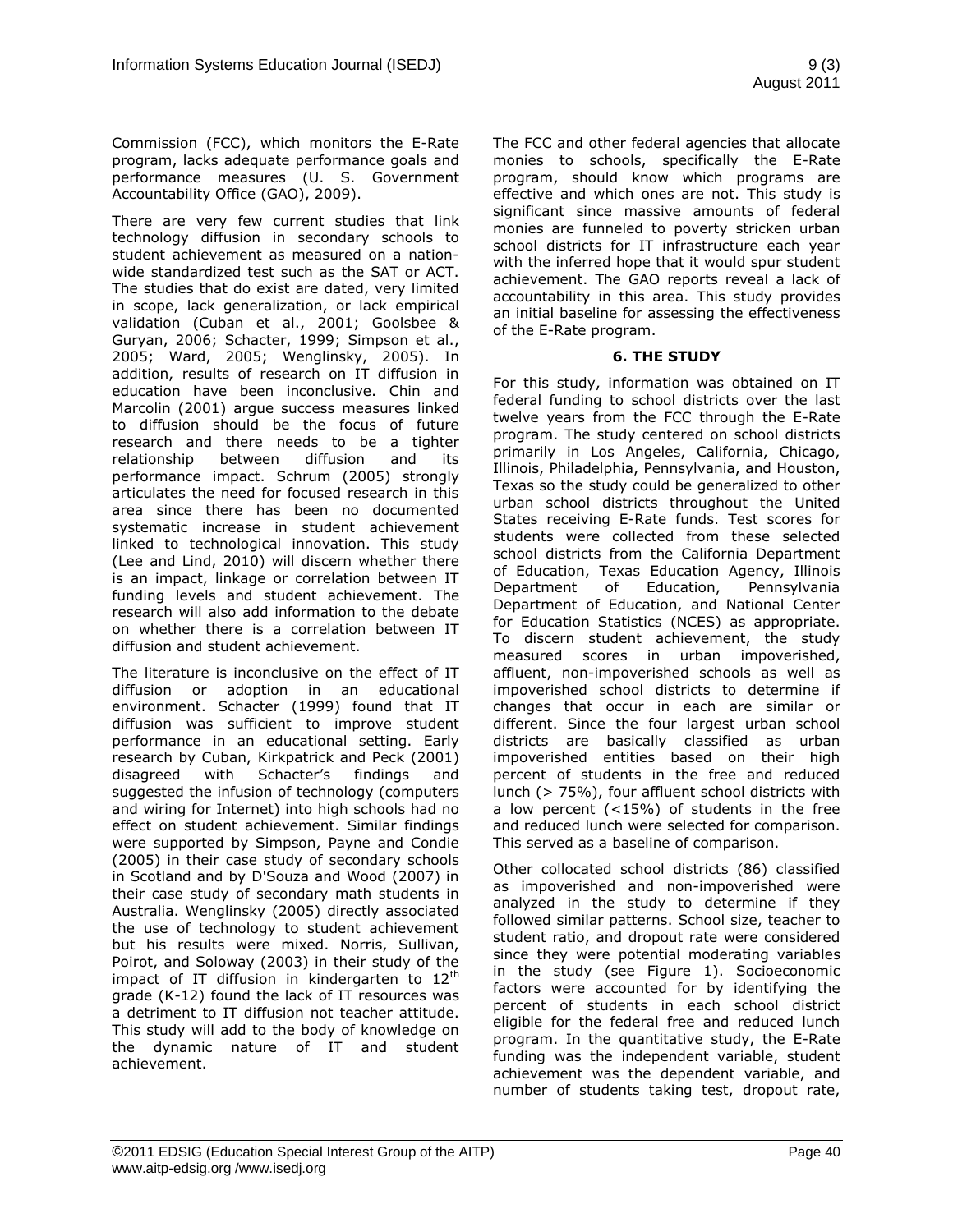and student-to-teacher ratio were the moderating variables (Figure 1).

#### **Figure 1 Research Model**



#### **7. RESEARCH DESIGN**

The units of analysis for the study are the identified school districts. School districts were selected because E-Rate funding is primarily allocated by school district rather than individual school. School districts were selected because a more detailed analysis of student achievement based on the SAT and ACT is possible. There were several sources of data for the proposal. The first source was the U.S. Department of Education National Center for Education Statistics (NCES). This site contains information on student/teacher ratio and information on school districts (Institute of Education Sciences (IES), 2009). This information is online and free. The second sources of data were the Scholastic Aptitude Test (SAT) and American College Test (ACT). Information on aggregate school district SAT and ACT scores were obtained from the California Department of Education, Illinois Department of Education, Pennsylvania Department of Education, and Texas Education Agency Web sites. The third source of data was FCC"s Schools and Libraries Division (SLD) information site at [http://www.e](http://www.e-ratecentral.com/)[ratecentral.com/.](http://www.e-ratecentral.com/) This site contains information on which libraries, school districts, and schools have qualified and received IT infrastructure funding. The E-Rate discount rate based on a school district's free and reduced lunch program eligibility is available. The site also contains information on how the E-Rate funds are distributed for internal connections (cabling and equipment), Internet access, and telecomm (telephone service and wide area connectivity). A baseline for student achievement was

established by assessing scores in urban impoverished, affluent, impoverished, and nonimpoverished school districts to form a baseline for comparison. This process was accomplished by comparing school districts with a low percent of students in the national free and reduced lunch program to those with a higher percent in the program. The E-Rate program has traditionally fully funded urban school districts at the 80% or more free and reduced lunch eligibility level but has rarely fully funded those at the 20% or less level (E-Rate Central, 2009). Based on this observation, urban impoverished school districts were classified as those that have 80% or more students eligible for the free and reduced lunch program. Similarly, affluent school districts were defined as those that have less than 20% of their student population eligible for the free and reduced lunch program. The primary sources of information for free and reduced lunch data were the state educational web sites (California Department of Education, 2009; Illinois State Board of Education, 2009; Pennsylvania Department of Education, 2009; Texas Education Agency, 2009) and the SLD.

#### **8. SAMPLE/DATA COLLECTION**

The sample size for the school districts in the study was the eight primary urban impoverished and affluent school districts and the 86 collocated school districts near or within the same county as the major urban school districts. The 94 school districts in the study represented 801 high schools. The four urban impoverished school districts accounted for 411 or 51.3% of all high schools. The additional collocated school districts had the potential to refute or support findings from the initial sample. In addition, the collocated school districts were used as a control group to contrast any differences. The major urban impoverished school districts were Los Angeles Unified School District (SD), Chicago Public Schools, School District of Philadelphia, and Houston Independent School District (ISD). The selected affluent school districts were Irvine Unified SD in Irvine, CA, Central Bucks School District in Doylestown, PA, Clear Creek ISD in League City, TX, and Glenbard Township School District in Glen Ellyn, IL. Each of the selected affluent school districts had an average free and reduced lunch eligible population of less than 15% while the urban impoverished districts" numbers ranged from 75% to more than 90% (California Department of Education, 2009; Illinois State Board of Education, 2009; Pennsylvania Department of Education, 2009;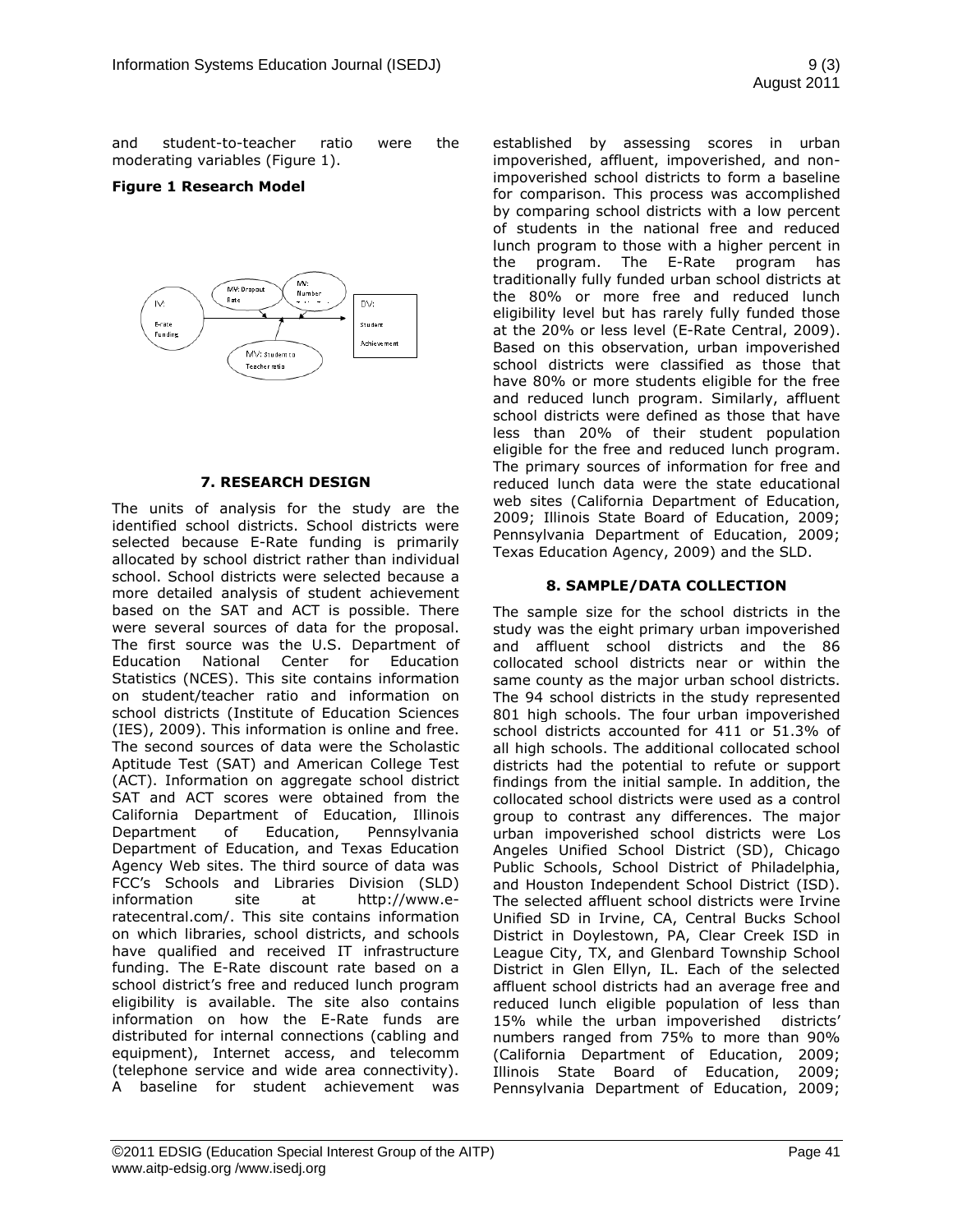Texas Education Agency, 2009). All of the school districts were analyzed to discern changes in achievement gap. In order for the study results to be generalizable, geographically dispersed urban school districts were selected from the West (Los Angeles Unified), Midwest (Chicago Public Schools), East (The School District of Philadelphia), and Southwest (Houston ISD). All of the selected impoverished school districts are among the ten largest in the U.S. (Institute of Education Sciences [IES] National Center for Education Statistics, 2009). Each state where these districts are located is also an active participant in the E-Rate program (E-Rate Central, 2009). Some of the information such as the number of students testing was derived from raw data.

While the school districts selected were not completely random nevertheless the study should have reliability and validity for other urban school districts meeting the same or similar criteria. The California Department of Education, Chicago Public Schools, Illinois Department of Education, Pennsylvania Department of Education, and Texas Education Agency provide historical ACT and SAT scores for school districts to the public for research and other purposes therefore approval was not required from the College Board nor ACT, Inc. The strength of this strategy is the study employed data already collected by the SLD, educational entities, and National Center for Education Statistics.

## **9. DATA ANALYSIS**

The study employed a pretest-posttest design to discern any changes between the groups based on the E-Rate program. Specifically, the study used the Solomon four-group design which permitted the authors to analyze the magnitude of effects caused by pretesting, history, maturation, and treatment. The pretest groups were the urban impoverished, affluent, impoverished, and non-impoverished groups before the effects of the E-Rate program (1997- 2000). The posttest groups were the same groups after the effects of the E-Rate (post 2000). The study employed the analysis of variance (ANOVA) on gain scores. The study used descriptive statistics to analyze school size, school district student to teacher ratio, dropout rates, assessment tests, and E-Rate data. Then correlation and regression analysis was used to test the hypotheses. The results of the study ascertained the level of impact of E-Rate federal funding on student achievement and the achievement gap. It also discerned whether there was any moderating factors based on the variables identified that affected this result.

## **10. METHODOLOGY**

The period for the study was 1997 to 2008. The four groups were urban impoverished, affluent, impoverished, and non- impoverished. The pretest period was 1997 to 2000. Although the Schools and Libraries started dispensing funds in 1998, some major school districts such as the Schools of Philadelphia did not take advantage of the program until 2000. In addition, according to previous research by Goolsbee and Guryan (2006), there can be a significant lag time before the results of E-Rate funding materialize. Based on this research E-Rate results would be expected two or more years after funding because of implementation of the IT infrastructure and integration into the school district"s curriculum.

## **Pre-E-Rate Analysis**

Using SPSS, a bivariate correlation was run on the variables for the pre-E-Rate group (1997- 2000). There was a significant negative correlation of -.231, -.248, -.234 and -.250 at the 0.05 level between school size and SAT scores for 1997, 1998, 1999, and 2000. This indicated the larger the school district, the lower the SAT scores. There was a significant negative correlation of -.672, -.699, -.703, and -.700 at the 0.01 significance level for E-Rate discount and SAT scores for 1997, 1998, 1999 and 2000. This suggested socioeconomic factors based on the free and reduced lunch program were negatively correlated with SAT scores. Student to teacher ratio and number of students tested while slightly negative did not exhibit significant correlation with SAT scores. Number of students testing was correlated with the E-Rate discount at the 0.05 significance level at .234, .232, .226 and .212 for 1997, 1998, 1999 and 2000 respectively. These results show a higher E-Rate discount was positively related to the number of students testing. This supported Ward"s observation that higher E-Rate funding levels stimulated a higher number of students testing. Number of students testing however was not correlated with SAT scores at a significant level. Dropout rate was significant and negatively correlated with SAT scores. The 1997 dropout rate was correlated with SAT97, SAT98, and SAT99 at the 0.01 significant level at -.605, - .605, and -.585 respectively. The 1998 dropout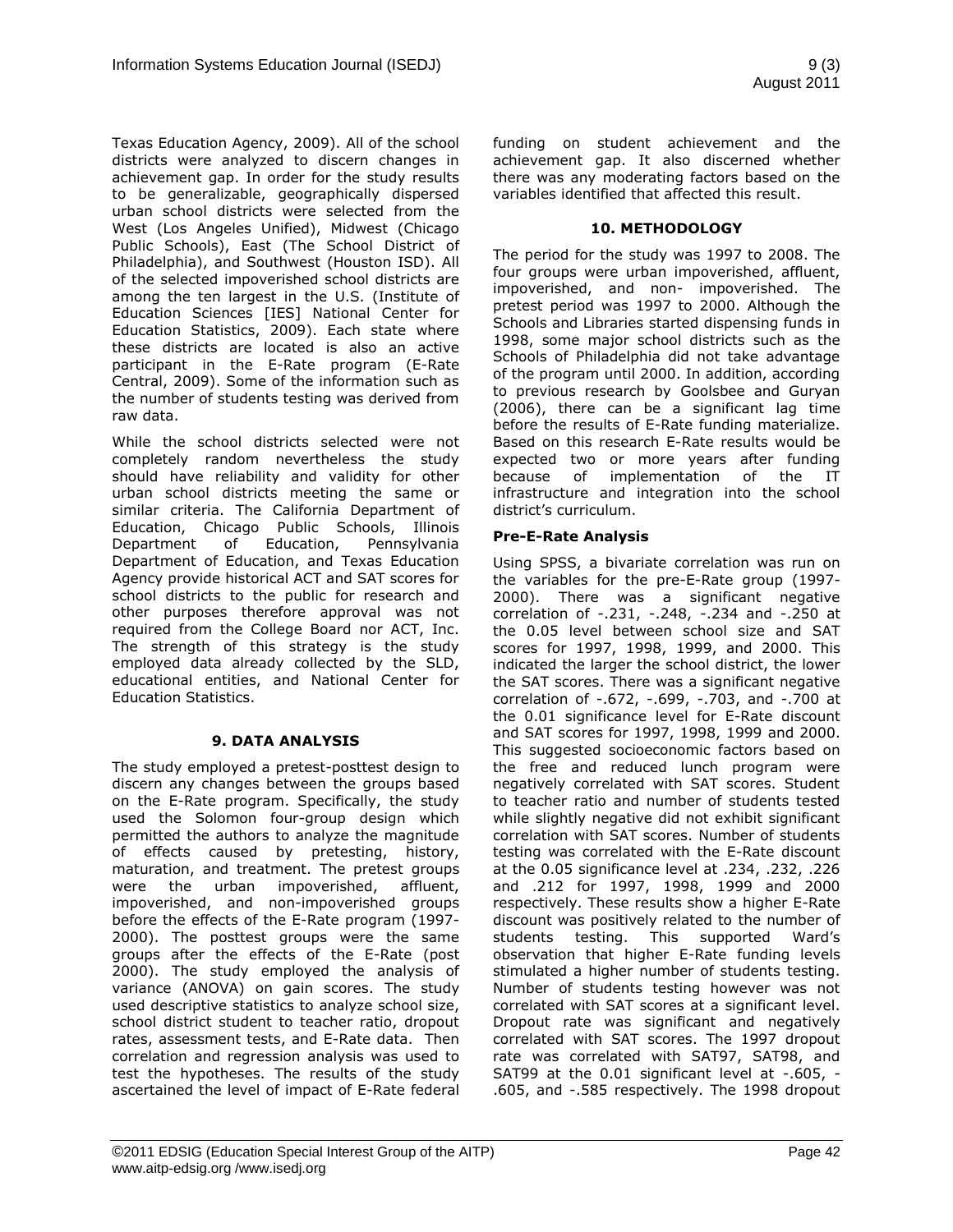rate was correlated with SAT98 and SAT99 at the 0.01 significant level at -.520 and -.566 respectively. The 1999 dropout rate was correlated with SAT99 at the 0.01 significant level of -.637 and 2000 dropout rate was correlated with SAT00 at the 0.01 significant level of -.633. These results suggest school districts with higher dropout rate have lower SAT scores. Dropout rate also relate to socioeconomic factors.

The One-Way Analysis of Variance or ANOVA was used to analyze the data since the study involves examining the sample means of SAT scores for different categories of school districts receiving E-Rate funds and drawing conclusions about the resultant SAT means. The ANOVA requires the data to be independent and normal with equal variances (Norusis, 2008). The data for each district is independent since SAT scores are not dependent upon scores in other districts – this was examined with histograms and boxplots available from the  $1<sup>st</sup>$  author.

The Levene's Test of Homogeneity was employed to determine equal variance. Large significances above .5 show equal variance (Norusis 2008). Table 1 shows equal variance for most of the years of SAT testing. The df1 or degrees of freedom one (3) is the number of categories (4) minus one. The df2 or degrees of freedom two is the total number of districts (94) minus four, one from each category. The requirements to proceed with ANOVA are fulfilled by SAT scores being independent and normal with equal variance.

**Table 1.** *Test of* **Homogeneity** *of Variances*

|                    | Levene<br><b>Statistic</b> | df1 | df2 | Sig. |
|--------------------|----------------------------|-----|-----|------|
| SAT97              | 2.959                      | 3   | 90  | .037 |
| SAT98              | 1.554                      | 3   | 90  | .206 |
| SAT99              | 1.654                      | 3   | 90  | .183 |
| SAT00              | .772                       | 3   | 90  | .513 |
| SAT01              | 2.490                      | 3   | 90  | .065 |
| SAT <sub>02</sub>  | .550                       | 3   | 90  | .649 |
| SAT <sub>0</sub> 3 | .987                       | 3   | 90  | .403 |
| SAT04              | .424                       | 3   | 90  | .737 |
| SAT <sub>0</sub> 5 | .192                       | 3   | 90  | .902 |
| SAT <sub>06</sub>  | .338                       | 3   | 90  | .798 |
| SAT07              | .197                       | 3   | 90  | .898 |
| SAT08              | .802                       | 3   | 90  | .496 |
|                    |                            |     |     |      |

The One-Way ANOVA run on the pre-E-Rate (1997-2000) dataset revealed F=25.363 at sig=.000 for SAT97, F=25.127 at sig=000 for SAT98, and F=25.972 at sig=.000 for SAT99, and F=25.001 at sig=000 for SAT00. The significant values demonstrate the mean comparisons were significant for 1997 through 2000. The Post Hoc Test confirms this observation. The Post Hoc Test reveals some noteworthy comparisons. The mean comparison for SAT scores between urban impoverished and affluent districts (primary groups) was -223.25, -229.75, -230.0, and -238.0 significant at the 0.05 level for SAT97, SAT98, SAT99, and SAT00 respectively. The mean comparison between the impoverished and non-impoverished districts was -111.791, -117.047, -127.488 and - 120.558 significant at the 0.05 level for SAT97, SAT98, SAT99, and SAT00 respectively. The trend demonstrated a slow but widening gap of SAT scores between urban impoverished and affluent districts between 1997 and 2000 where the gap widened from -223.25 points to -238.0. A similar trend was noted between impoverished and non-impoverished districts where the gap widened from -111.791 in 1997 to -120.558 points in 2000.

#### **Post E-Rate Analysis**

|                   | Table 2. Correlation of E-Rate Funding and |  |  |
|-------------------|--------------------------------------------|--|--|
| <b>SAT Scores</b> |                                            |  |  |

|          | SAT01      | SAT02     | SATD <sub>3</sub> | SAT04     | SAT05     | SATD6   | SATD7     | <b>SATD8</b> |
|----------|------------|-----------|-------------------|-----------|-----------|---------|-----------|--------------|
|          |            |           |                   |           |           |         |           |              |
| E-Rate98 | $-306**$   | $-291**$  | $-173$            | $-260*$   | $-0.243*$ | $-219*$ | $-236*$   | $-0.229*$    |
| F-Rate99 | $-306**$   | -.299**   | $-.180.$          | $-263*$   | $-0.249*$ | $-227*$ | $-.240*$  | -. 233*      |
| F-Rate00 | - 320**    | $-324**$  |                   | $-280**$  | $-276*$   | $-254*$ | $-255*$   | $-0.747*$    |
|          |            |           | $.197*$           |           |           |         |           |              |
| F-Rate01 | $-288**$   | $-259*$   | $-165$            | $-240*$   | $-236*$   | - 228*  | $-0.226*$ | $-234*$      |
| F-Rate02 | - 303**    | $-287**$  | $-179$            | $-280**$  | $-.282*$  | $-256*$ |           | $-255*$      |
|          |            |           |                   |           |           |         | $.275**$  |              |
| F-Rate03 | $-0.245*$  | $-0.221*$ | $-147$            | $-226*$   | $-.221$   | $-211*$ | $-232*$   | $-.217*$     |
| E-Rate04 | $-277**$   | $-267**$  | $-169$            | $-252**$  | $-253$    | - 230*  | $-233*$   | $-0.724*$    |
| E-Rate05 | $-269**$   | $-255*$   | $-153$            | $-.229*$  | $-.223*$  | $-213*$ | $-.234*$  | $-.219*$     |
| E-Rate06 | $-0.308**$ | $-.297**$ | $-180$            | $-266$ ** | $-255*$   | $-241*$ | $-259*$   | $-.247*$     |
| F-Rate07 | $-0.227*$  | $-209*$   | $-126$            | $-191$    | $-181$    | $-177$  | $-195$    | $-188$       |
| E-Rate08 | $-281**$   | $-258**$  | $-164$            | $-245*$   | $-.741*$  | $-233*$ |           | $-0.239*$    |
|          |            |           |                   |           |           |         | $.258**$  |              |

 $**$ . Correlation is significant at the 0.01 level (2-tailed0<br>\*. Correlation is significant at the 0.05 level (2-tailed)

Bivariate correlation of variables was run on the post-E-Rate (2001-2008) dataset. This dataset included E-Rate funding. The correlation results revealed similar findings on school size, and E-Rate discount, and SAT scores. Large district size was negatively correlated with SAT scores. The E-Rate discount indicated socioeconomic factors based on the free and reduced lunch program correlated negatively with SAT scores. Student to teacher ratio and number of students tested while slightly negative did not exhibit significant correlation with SAT scores. The number of students tested was positively correlated with E-Rate funding at the 0.01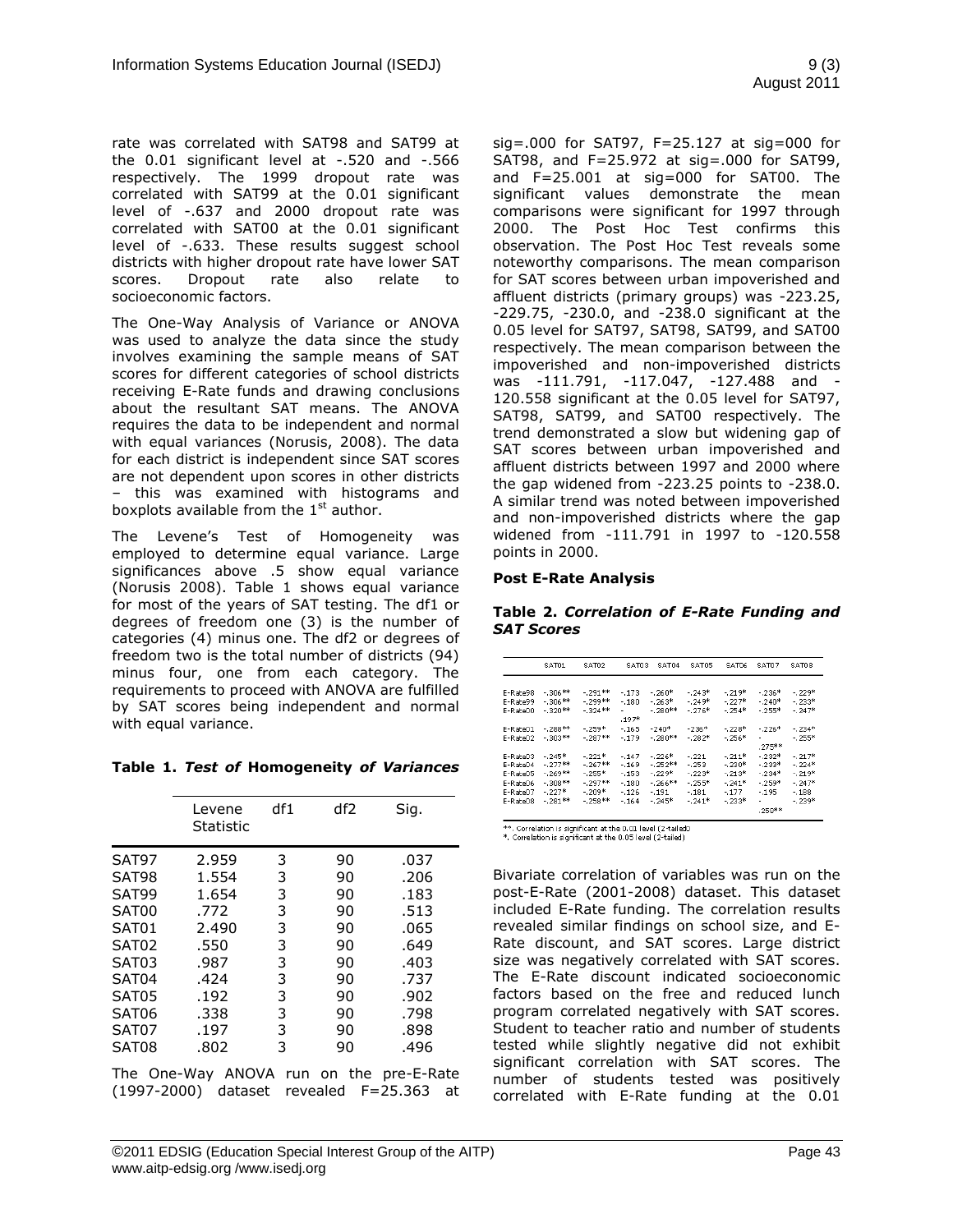significance level for 2001 to 2008, varying from .535 to .931. These results show that higher E-Rate funding was positively related to the number of students testing. There was a negative correlation between E-Rate funding and SAT scores from 2001 to 2008. This summary information is highlighted in Table 2.

These results can be interpreted several ways. One researcher (Ward, 2005) suggested that E-Rate funding had a negative impact on SAT scores because it motivated more students to test. Another interpretation is that larger E-Rate funding went to school districts that traditionally score lower on the SAT test versus more affluent or non-impoverished school districts with less E-Rate funding.

Table 3 shows the mean SAT scores for each category of school district from 1997 to 2008. There has been little change in each category. Urban impoverished school districts had a period from 2003 to 2008 where there was minor SAT improvement of .69%, .57%, .46%, .58%, .58%, and 1.04% respectively from 1997. This was a change from a steady decline of from 1997 to 2000 of -.115%, -.347%, and -1.042 in 1998, 1999, and 2000 respectively.

#### **Table 3.** *Mean SAT Scores 1997-2008*

| Urban<br>Improv |      |      |                                |
|-----------------|------|------|--------------------------------|
|                 |      |      | 1044                           |
| 863             | 1092 | 935  | 1052                           |
| 861             | 1091 | 925  | 1052                           |
| 856             | 1094 | 924  | 1044                           |
| 859             | 1078 | 920  | 1063                           |
| 860             | 1080 | 918  | 1054                           |
| 870             | 1089 | 900  | 1054                           |
| 869             | 1091 | 926  | 1057                           |
| 868             | 1091 | 928  | 1061                           |
| 869             | 1098 | 923  | 1049                           |
| 869             | 1092 | 928  | 1053                           |
| 873             | 1089 | 919  | 1058                           |
|                 | 864  | 1087 | Affluent Impov NonImpov<br>932 |

Table 4 shows the mean differences or gap for SAT scores between the various school district categories. All of the means were significant at the 0.05 level. The result shows a widening of the SAT gap between urban impoverished and affluent school districts increasing from-223.25 in 1997 to -238 in 2000. The gap narrowed slightly starting in 2001 and maintained a positive trend except for 2005 when it slipped - .335% and 2006 when it fell -2.57%. The overall trend was positive culminating in a +3.47% in 2008 when compared to the 1997 SAT gap. Unlike the urban impoverished and affluent school districts, the gap between impoverished and non-impoverished school districts never improved or exceeded the 1997 SAT gap. The mean average SAT score for the urban impoverished school districts was at a 12-year high in  $2008 (+1.041%)$  and the gap between affluent school districts was at a 12-year low (+3.47) using 1997 as the baseline year. A summary of the significant gains and losses is shown in Table 5.

#### **Table 4.** *ANOVA Post Hoc Mean Differences 1997-2008 SAT Scores*

| Urb/Affl      | SAT Gap Imp/ | since'97 Non-Imp | <b>SAT Gap</b><br>since'97 |
|---------------|--------------|------------------|----------------------------|
| '97 -223.25   | 0            | $-111.791$       | 0                          |
| '98 -229.75   | $-6.5$       | $-117.047$       | $-5.256$                   |
| '99 -230      | $-6.75$      | $-127.488$       | $-15.697$                  |
| 00 -238       | $-14.75$     | $-120.558$       | $-8.767$                   |
| $'01 - 218$   | $+5.25$      | $-143.05$        | $-31.259$                  |
| 02 -219.75    | $+3.5$       | $-136.14$        | $-24.349$                  |
| $'03 - 218.5$ | $+4.75$      | $-153.79$        | $-41.999$                  |
| ′04 -221.75   | $+1.5$       | $-131.628$       | $-19.837$                  |
| '05 -224      | $-.75$       | $-132.93$        | $-21.139$                  |
| '06 -228      | $-5.75$      | $-126.047$       | $-14.256$                  |
| '07-222.75    | $+.5$        | $-124.721$       | $-12.93$                   |
| $'08 - 215.5$ | $+7.75$      | $-138.488$       | $-26.697$                  |

**Table 5.** *E-Rate Funding 1997-2008*

|          | Urban Impov     | Affluent     | Impoverished   | Non Impov    |
|----------|-----------------|--------------|----------------|--------------|
|          |                 |              |                |              |
| E-Rate98 | \$18,910,561.75 | \$135,756.00 | \$1,020,603.49 | \$83,670.21  |
| E-Rate99 | \$39,001,565.00 | \$94,840.00  | \$1,208,115.49 | \$106,529.88 |
| E-Rate00 | \$27,773,048.00 | \$130,202.75 | \$1,400,259.95 | \$63,264.44  |
| E-Rate01 | \$47,077,809.00 | \$155,204.50 | \$1,527,777.00 | \$78,572.35  |
| E-Rate02 | \$37,633,302,00 | \$134,926.75 | \$1,149,118.88 | \$81,423.60  |
| E-Rate03 | \$60,055,459.75 | \$136,970.00 | \$1,172,323.70 | \$91,208.98  |
| E-Rate04 | \$37,342,813.00 | \$148,587.50 | \$1,071,467.47 | \$96,026.72  |
| E-Rate05 | \$37,230,749.50 | \$150,369.50 | \$1,135,617.37 | \$127,606.30 |
| E-Rate06 | \$30,365,988.75 | \$212,318.25 | \$902,440.93   | \$139,960.37 |
| E-Rate07 | \$49,261,999.00 | \$202,213.50 | \$978,334.14   | \$135,579.05 |
| E-Rate08 | \$31,689,157.25 | \$193,258,50 | \$943,463,33   | \$164,020.51 |

Figure 2 graphically shows the SAT achievement for all of the categories. The changes are hard to discern because they are small. SAT scores in general have remained flat for all school district categories.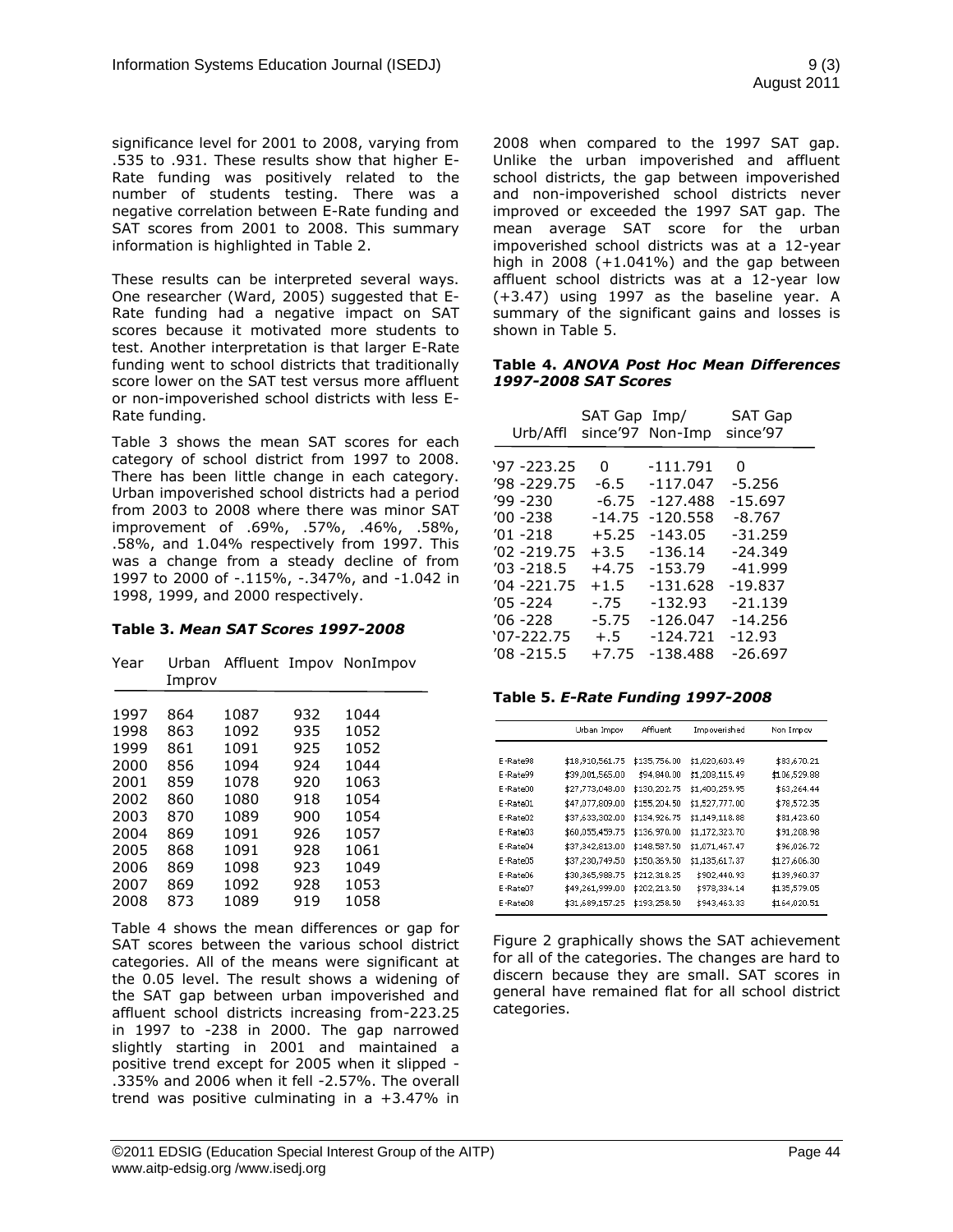

#### **Figure 2. SAT achievement gap 1997-2008**

Table 5 summarizes the average funding for the various categories of school districts and Figure 3 graphically illustrates this funding level. E-Rate funding to urban impoverished school districts peaked in 2003. The graph shows the stark differences between the urban impoverished school districts and the other categories which varied from 18 to over 30 times more than the other categories combined. See Table 5.

There were no significant changes in dropout rate for urban impoverished school districts to merit the increase in SAT scores. An examination of the mean in Table 6 for dropout rate between 1997 and 2008 revealed that dropout rate had worsened from 1997.

**Figure 3. E-Rate funding by school district category**



Since dropout rate was negatively correlated with higher SAT scores, it would be expected there would be a drop rather than an increase in SAT scores. Table 6 conveys this information. The conclusion is dropout rate was not a factor in the SAT increase. The other factors such as student to teacher ratio and number of students testing were insignificant statistically according to the ANOVA analysis.

#### **Table 6. Dropout Rate (%)**

| Urban                                                                                                    | Aff                                                                             | Impov Non-Imp                                            |                                                      |
|----------------------------------------------------------------------------------------------------------|---------------------------------------------------------------------------------|----------------------------------------------------------|------------------------------------------------------|
| Imp<br>Drop97 9.83<br>Drop98 16.72<br>Drop99 16.65<br>Drop00 15.1<br>Drop01 14.35                        | 4.2<br>4.8<br>2.38<br>2.02<br>1.95                                              | 8.01<br>10.59<br>9.43<br>8.61<br>9.3                     | 2.90<br>4.04<br>3.04<br>3.08<br>2.46                 |
| Drop02 15.77<br>Drop0316.82<br>Drop04 13.22<br>Drop0513.56<br>Drop06 15.12<br>Drop07 13.7<br>Drop08 15.8 | $1.5^{\circ}$<br>1.55<br>$1.4^{\circ}$<br>1.58<br>1.72<br>1.78<br>$1.6^{\circ}$ | 8.08<br>8.73<br>8.92<br>10.56<br>14.05<br>15.01<br>15.27 | 3.88<br>3.24<br>3.58<br>3.32<br>5.96<br>4.35<br>4.82 |

#### **11. SUMMARY OF FINDINGS**

The hypothesis that increased funding had no impact on student achievement is not supported by the data because of the increase in SAT scores from 2003 (+.69%) to 2008 (+1.041%) when compared to 1997. Increased funding most likely accounted for SAT improvements from 2003 to 2008 for urban impoverished school districts because similar gains were not evident in the other school district categories except the non-impoverished category. Affluent school district SAT scores climbed +.183% in 2003 and remained steady at +.183% in 2008 when compared to 1997 SAT scores. Impoverished school districts fell by -.3.43% in 2003 and -1.39% in 2008 in comparison to 1997. The non-impoverished school districts showed a rise in 2003 of +.96% and rise of 1.34% in 2008. Non-impoverished school districts without massive E-Rate funding showed a steady decline from 1997 SAT scores. There appears to be an impact from E-Rate funding but it was small and almost imperceptible for urban impoverished school districts. In any case, SAT scores for the urban impoverished school district category were at a 12-year high in 2008.

Hypothesis 2 that the E-Rate program has not narrowed the student achievement gap between poor and affluent schools as measured on nation-wide assessment tests is not supported by the data. The achievement or SAT gap began narrowing in 2001 (+2.35%) and continued to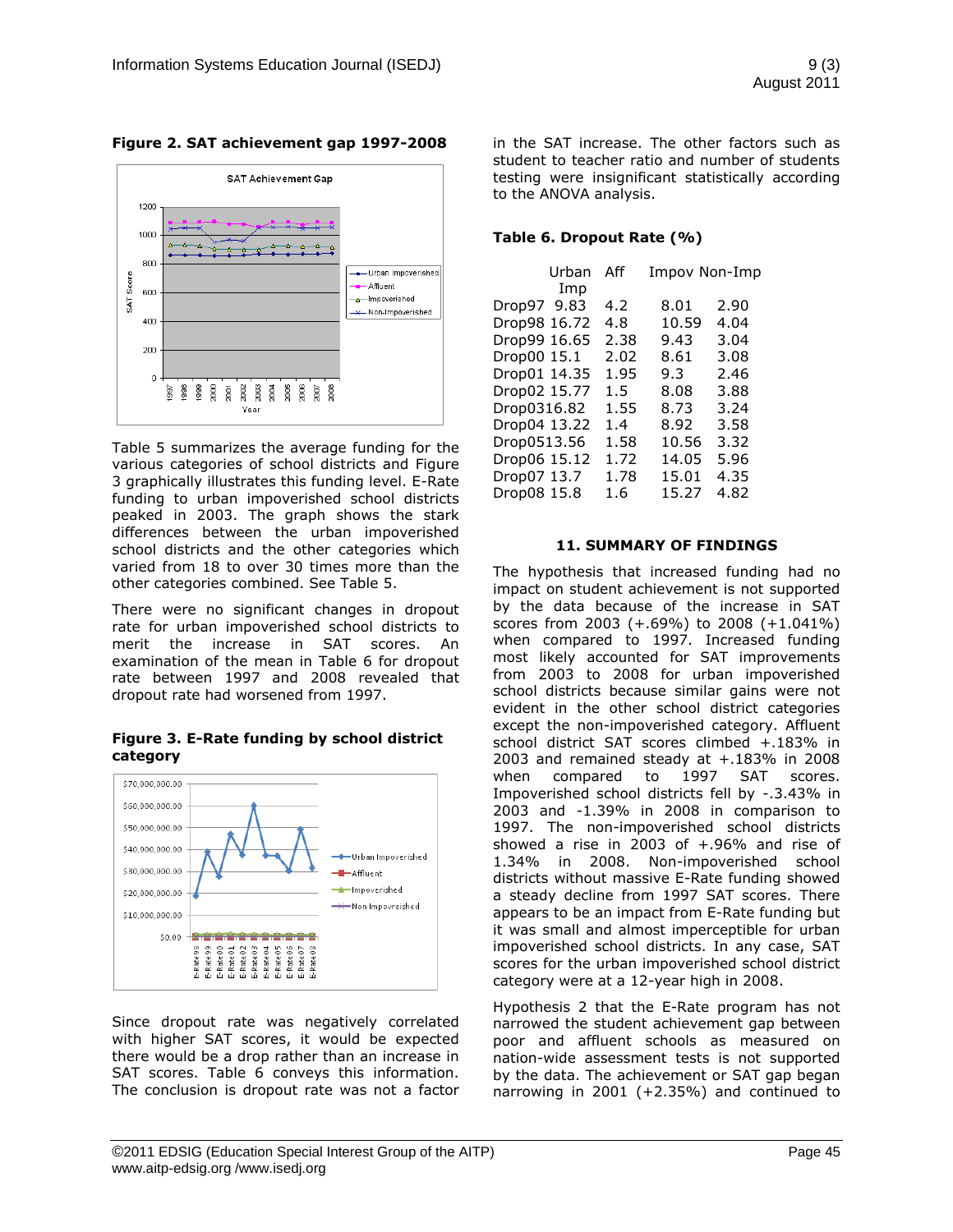make progress to 2008 (+3.47%) between urban impoverished and affluent school districts. There was no mirrored or similar improvement in impoverished versus non-impoverished school districts when compared to SAT 1997 scores. The gap between these categories fluctuated between -4.4% and -26.6% below the 1997 baseline. E-Rate funding may not have had a great effect on the achievement gap but it may have been enough to slightly improve and prevent further degradation of SAT scores and deterioration of the student achievement gap for urban impoverished school districts. In any case, the gap was at a 12-year low between urban impoverished and affluent school districts in 2008 indicating noteworthy progress.

## **12. DISCUSSION OF RESULTS**

The purpose of this study was to examine the effect of E-Rate and its impact on student achievement. Student achievement was defined as scores on the SAT and ACT. The E-Rate is a program that funds IT infrastructure projects such as the Internet and network wiring for schools. Variables for the study included SAT scores, student-to-teacher-ratio, number of students testing, dropout rate, and E-Rate funding. Education data was gathered primarily from state educational databases and the National Center for Education Statistics. E-Rate data was assembled from the FCC"s Schools and Libraries Division (SLD). The SLD is charged with administering the E-Rate program. There was a total of 94 geographically separated school districts in the study representing 801 high schools categorized into urban impoverished, affluent, impoverished, and non-impoverished. The urban impoverished school districts included Los Angeles Unified, Chicago Public Schools, Houston Independent School District, and the School District of Philadelphia. The urban impoverished school districts had a free and reduced eligibility population greater than 80%. The affluent schools districts included four school districts with free and reduced eligibility population of less than 15%. The impoverished school districts included 43 school districts collocated (same county) with the urban impoverished school districts with a free and reduced eligibility population greater than 50%. The non-impoverished school districts included 43 school districts collocated with the urban impoverished school districts with a free and reduced lunch eligibility population of less than 50%. Data collected covered a 12-year period from 1997 to 2008. The following questions motivated the study:

- 1.What has been the impact of the E-Rate program that has funneled over \$18 billion dollars in IT infrastructure (Arfstrom & Sechler, 2006) for impoverished urban school districts on student achievement in secondary schools as measured on nationwide assessment tests such as the Scholastic Aptitude Test (SAT) and American College Test (ACT)?
- 2. To what extent has the E-Rate narrowed the student achievement gap between poor and affluent schools as measured on nation-wide assessment tests such as the SAT and ACT?

In response to the first question, there has been progress on SAT scores in the post E-Rate period. If the 1997 baseline year is used, then progress started in 2003 when SAT scores exceeded the 1997 level. There was improvement in the urban impoverished school districts versus the affluent and impoverished school district categories. The SAT scores for urban impoverished increased from +.69% in 2003 to +1.042 in 2008 when compared to 1997. The SAT scores for urban impoverished school districts were at a 12-year high in 2008. No comparable increase in SAT scores was evident in the other categories except for the non-impoverished school district category. Affluent school district SAT scores climbed +.183% in 2003 and remained stable at +.183% in 2008 when compared to 1997 SAT scores. Impoverished school districts declined by -.3.43% in 2003 and -1.39% in 2008 in comparison to 1997. The non-impoverished school districts showed a rise in 2003 of +.96% and rise of 1.34% in 2008. In response to the second question, there was a narrowing of the achievement gap between poor (urban impoverished) and affluent school districts between 2001 and 2008 except for slippages in 2005 and 2006. The urban impoverished districts reduced the gap between affluent school districts by 2.35% in 2001 and 3.47% in 2008 using 1997 as the baseline year. The achievement gap between urban impoverished and affluent school districts was at a 12-year low in 2008. There was no similar narrowing of the student achievement gap between the other categories. The gap between impoverished and non-impoverished never declined from the 1997 level. The gap has fluctuated between -4.4% and -26.6% below the 1997 baseline.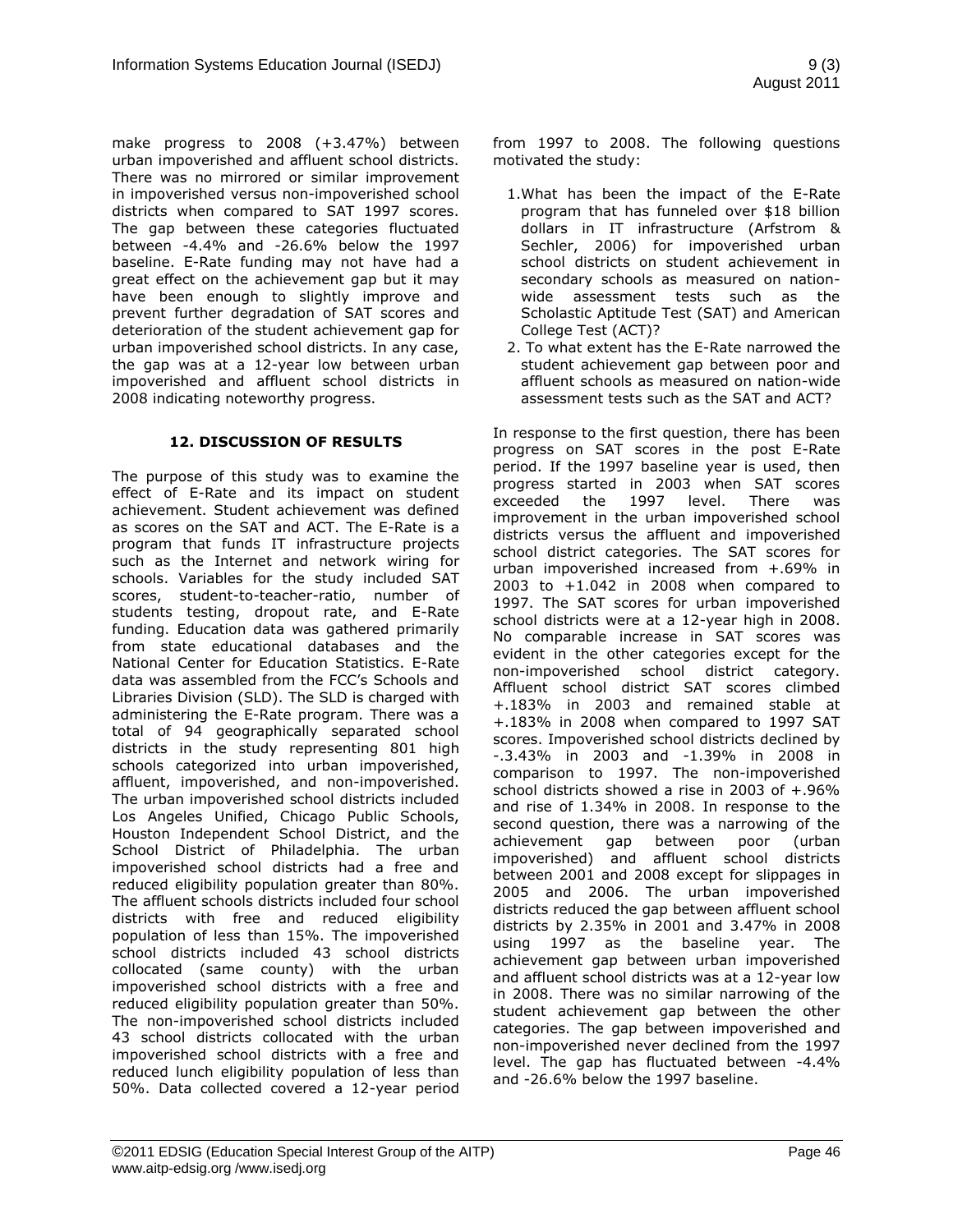### **13. CONCLUSIONS**

The results of the study are in contrast to research results by Cuban, Kirkpatrick, and Peck (2001) and Wenglinsky (2005) that showed technology in schools does not improve student achievement. Ward (2005) who studied the impact of the E-Rate in Texas from 1994 to 2003 noted no improvement in SAT scores. Goolsbee and Guryan (2006) also studied effects of the E-Rate program from 1996 to 2001 in California and found no impact. This study contradicts Ward's and Goolsbee and Guryan's findings since improvement albeit small was observed starting in 2003. The methodology used in this study most likely accounted for this disparity. The school districts in this study were segmented and categorized therefore there was greater focus on the urban impoverished school districts. If school districts are not categorized as in this study then changes in SAT scores could be masked by the total numbers.

E-Rate is an IT specific initiative that had as its goal to narrow the achievement gap and it has achieved this goal in a limited fashion. The pre-E-Rate period (1997-2000) was a time period of slipping SAT scores (-.92%) and widening of the achievement gap (-6.6%) between urban impoverished and affluent school districts. The post E-Rate era (2001-2008) exhibited a reversal of the trends initiated in the pre-E-Rate period. The achievement gap narrowed between urban impoverished and affluent school districts by +3.47% between 1997 and 2008. In contrast, the gap between impoverished and non-impoverished school districts increased by - 23.88% between 1997 and 2008. The results in this study support the contention that there has been some IT diffusion into the aforementioned urban impoverished school districts. Perhaps the gap between urban impoverished and affluent school districts would have been less positive without the impact of the E-Rate program.

## **14. RESEARCH CONTRIBUTIONS**

With the exception of the studies by Ward, Goolsbee and Guryan, and Imazeki and Reschovsky, there are very few known studies that have attempted to quantify the effect of the E-Rate program on student achievement through empirical research. There has been a lack of credible measurement factors of the success of the E-Rate program as critiqued by the GAO. Nevertheless, billions of federal monies are funneled to poverty stricken urban school districts for IT infrastructure each year with the inferred hope that these funds spur student achievement (Arfstrom & Sechler, 2006). This study addressed the linkage between funding levels and student achievement. In addition, results of research on IT diffusion in education have been inconclusive where Chin and Marcolin (2001) stated that success measures linked to diffusion should be addressed and Schrum (2005) strongly argued that there was little documented systematic increase in student achievement linked to technological innovation and called for research in this area. Wan et al. (2007) concluded information technology was an important part in diverse learning environments but there was a particular need to examine the IT infrastructure and its effect in the learning environment

This research added information to the debate on whether there is a correlation between IT diffusion and student achievement by addressing some of the recommendations of past researchers (Chin & Marcolin, 2001; Schrum, 2005; Wan et al., 2007). These results provide important results to the FCC and other federal agencies that allocate monies to schools, specifically the E-Rate program in assessing effectiveness of these programs. GAO reports reveal a lack of accountability in this area. This study provided an initial baseline for assessing the effectiveness of the E-Rate Program. The study also showed a narrowing of the digital divide resulting from the E-Rate program.

## **15. POTENTIAL BIASES**

There are several potential biases in the study from a methodological perspective. One potential bias is the selection of the urban areas for the study may not be representative of other urban areas that receive E-Rate funding in spite of the geographical dispersion. A second potential bias is the selection of the ACT and SAT may not be the best parameters to measure student achievement across various school districts. The third bias is there is an assumption that there has been some degree of integration of IT diffusion into the curricula based on the high level of targeted funding. There are also potential biases inherent in diffusion of innovations theory as outlined by Rogers (2003). The first implied assumption is a pro-innovation bias where the innovation or new idea is positive and will be readily adopted by users. Another bias from diffusion theory as articulated by McMaster and Wastell is the delineation of laggards from innovators is an arbitrary concept and not completely supported in empirical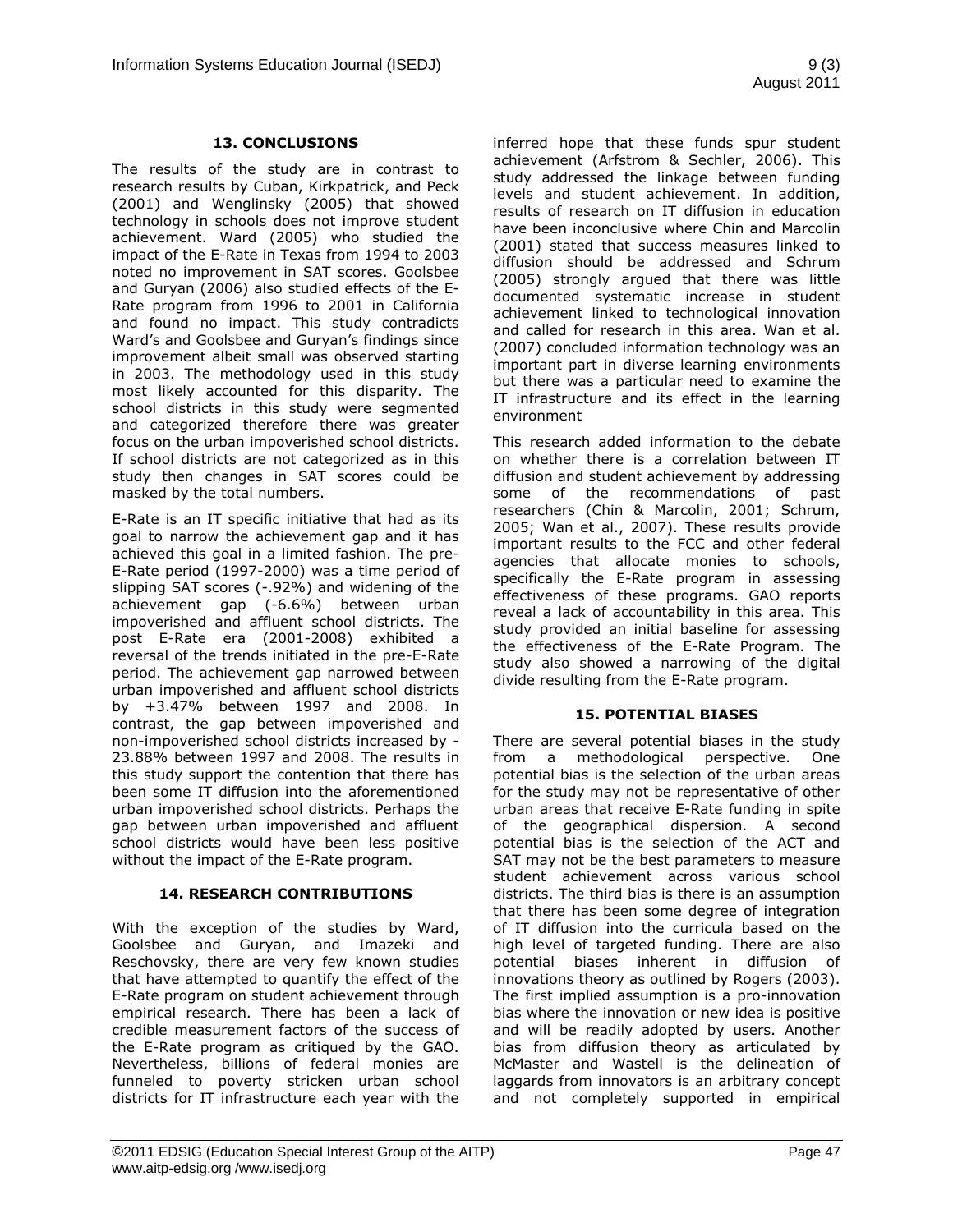research. The researchers also contest the opinion that the majority of adopters are imitators. The researchers insist diffusion studies have been slanted toward innovation successes rather than failures.

#### **16. RECOMMENDATIONS FOR FUTURE RESEARCH**

The study needs expansion to include the impact of E-Rate on SAT scores for the top 50 urban school districts versus the four in this study to determine if the results from this study would be supported. A possible road block for a broader study would be obtaining permission to use the performance data since some states treat SAT scores and school district data as confidential data. Another potential research topic could be an in-depth analysis of the impoverished urban school districts between 2001 and 2007 to pinpoint what had been implemented to improve student achievement. This would involve surveys of the urban impoverished school districts to determine things such as what IT technology was established and how the technology was used in the curriculum.

#### **17. REFERENCES**

- Arfstrom, K., M., & Sechler, A. (2006). *E-Rate: 10 years of connecting kids and community* (No. 212), Education and Libraries Networks Coalition (EdLINC). Retrieved from [http://www.edlinc.org/pdf/NCTETReport\\_212](http://www.edlinc.org/pdf/NCTETReport_212.pdf) [.pdf.](http://www.edlinc.org/pdf/NCTETReport_212.pdf)
- California Department of Education. (2009). October 2008 school free and reduced eligibility data file. Retrieved from [http://www.cde.ca.gov/ds/sh/cw/documents/](http://www.cde.ca.gov/ds/sh/cw/documents/frpm2008.xls) [frpm2008.xls.](http://www.cde.ca.gov/ds/sh/cw/documents/frpm2008.xls)
- Carlson, C. L. (2007). *An examination of secondary reading specialists: Demographic, training, and employment characteristics*  (Doctoral dissertation, *The University of Kansas,* United States -- Kansas). Retrieved from Dissertations & Theses: Full Text database. (Publication No. AAT 3239546)
- Chin, W. W., & Marcolin, B. L. (2001). The future of diffusion research. *Database for Advances in Information Systems, 32*(3), 8-12.
- College Board. (2010). *ACT-SAT concordance tables*. **Retrieved html from**

[http://professionals.collegeboard.com/profdo](http://professionals.collegeboard.com/profdownload/act-sat-concordance-tables.pdf) [wnload/act-sat-concordance-tables.pdf.](http://professionals.collegeboard.com/profdownload/act-sat-concordance-tables.pdf)

- Cuban, L., Kirkpatrick, H., & Peck, C. (2001). High access and low use of technologies in high school classrooms: Explaining an apparent paradox. *American Research Journal, 38*(4), 813-834.
- Davis, F. D. (1989). Perceived usefulness, perceived ease of use, and user acceptance of information technology. *MIS Quarterly*, *13*(3), 319-340.
- D"Souza, S. M., & Wood, L. N. (2007). Secondary students' resistance toward incorporating computer technology into mathematics learning. *Mathematics and Computer Education, 37*(3), 284-295.
- E-Rate Central. (2009). *State information: Funding commitment overview.* Retrieved from [http://www.e](http://www.e-ratecentral.com/us/stateInformation.asp?state=CA)[ratecentral.com/us/stateInformation.asp?stat](http://www.e-ratecentral.com/us/stateInformation.asp?state=CA) [e=CA.](http://www.e-ratecentral.com/us/stateInformation.asp?state=CA)
- Goolsbee, A., & Guryan, J. (2006). World wide wonder? Measuring the (non) impact of internet subsidies in public schools. *Education Next, 6*(1), 1-5.
- Illinois State Board of Education. (2009). Nutrition programs: Free and reduced price meal eligibility data. Retrieved [http://www.isbe.net/NUTRITION/excel/FY09\\_](http://www.isbe.net/NUTRITION/excel/FY09_eligibility.xls) [eligibility.xls.](http://www.isbe.net/NUTRITION/excel/FY09_eligibility.xls)
- Institute of Education Sciences (IES) National Center for Education Statistics (NCES). (2006). School survey on crime and safety (SSOCS). Retrieved from [http://nces.ed.gov/surveys/ssocs/tables/sc\\_2](http://nces.ed.gov/surveys/ssocs/tables/sc_2006_tab_01.asp) [006\\_tab\\_01.asp.](http://nces.ed.gov/surveys/ssocs/tables/sc_2006_tab_01.asp)
- Institute of Education Sciences (IES) National Center for Education Statistics (NCES). (2009). Institute of Education Science, *U.S. Department of Education.* Retrieved from [http://nces.ed.gov/.](http://nces.ed.gov/)
- Jaeger, P. T., McClure, C. R., & Bertot, J. C. (2005). The E-Rate program and libraries and library consortia, 2000-2004: Trends and issues. *Information Technology and Libraries, 24*(2), 57-67.